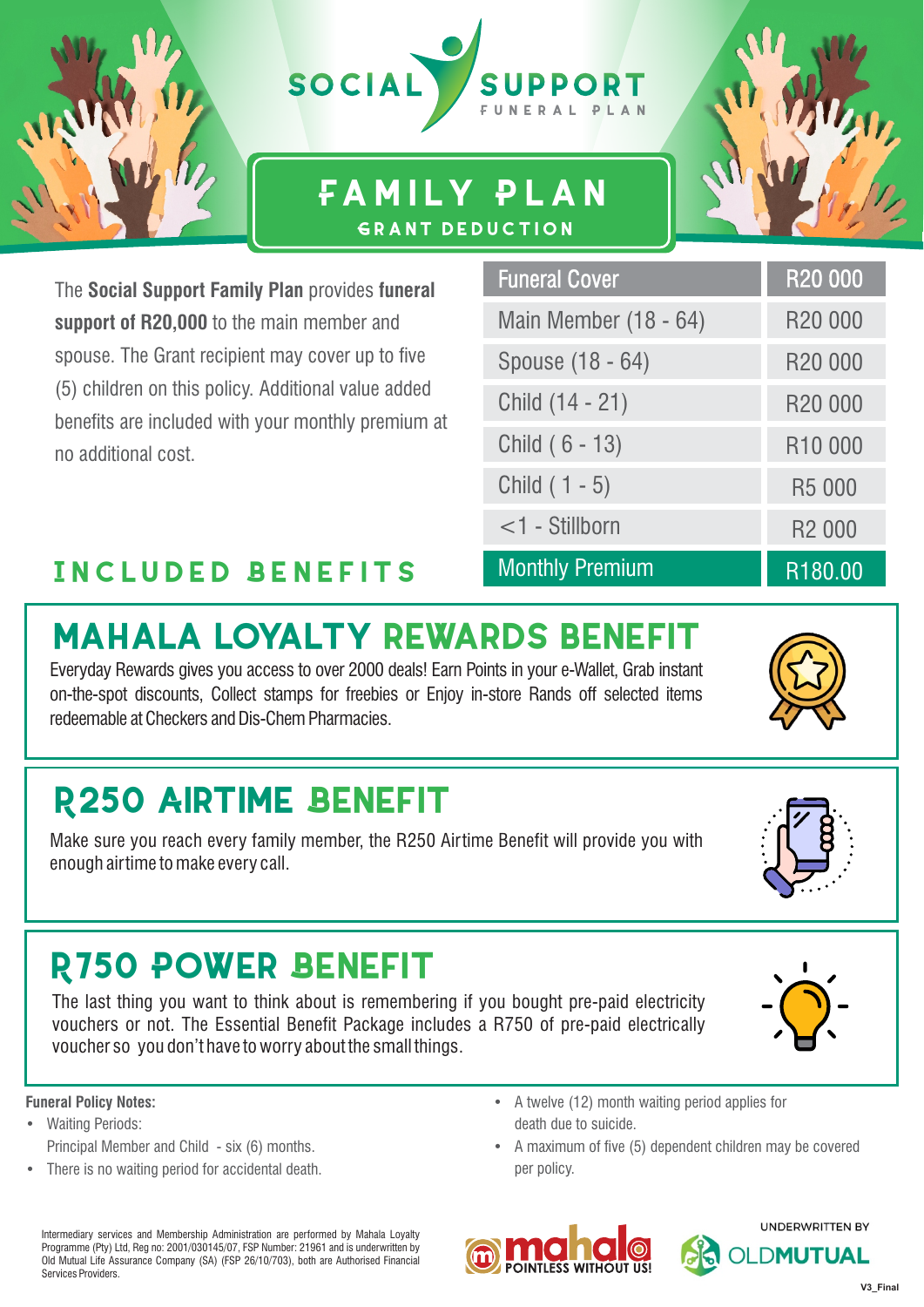



**UNDERWRITTEN BY** 

**OLDMUTUAL** 

#### **Grant deduction**

| 1. PARTICIPANT DETAILS: (AVAILABLE TO RSA RESIDENTS & CITIZENS ONLY)                                                                                                                       |                                               | Participant No.<br>(Office Use Only):                     |                                     |                           |                 |  |  |
|--------------------------------------------------------------------------------------------------------------------------------------------------------------------------------------------|-----------------------------------------------|-----------------------------------------------------------|-------------------------------------|---------------------------|-----------------|--|--|
| ID Number:                                                                                                                                                                                 | Language Preference: English:                 | Afrikaans:                                                | Mr<br>Title:                        | Mrs                       | <b>Miss</b>     |  |  |
| Surname:                                                                                                                                                                                   |                                               | Full Name:                                                |                                     |                           |                 |  |  |
| <b>DAY</b><br>Date of Birth:                                                                                                                                                               | <b>MM</b><br>YY                               | Preferred Name:                                           |                                     |                           |                 |  |  |
| Email address:                                                                                                                                                                             | Province:                                     |                                                           | Maiden Name:                        |                           |                 |  |  |
| Cell Phone:                                                                                                                                                                                | Tel No. (H)                                   |                                                           | Tel No. (W)                         |                           |                 |  |  |
| 2. ADDRESS:                                                                                                                                                                                |                                               |                                                           |                                     |                           |                 |  |  |
| <b>Residential Address:</b>                                                                                                                                                                |                                               | Postal Address:                                           |                                     |                           |                 |  |  |
|                                                                                                                                                                                            | Postal Code:                                  | Postal Code:                                              |                                     |                           |                 |  |  |
| 3. PARTNER & DEPENDENT CHILDREN (AVAILABLE TO RSA RESIDENTS & CITIZENS ONLY)                                                                                                               |                                               |                                                           |                                     |                           |                 |  |  |
| <b>Name &amp; Surname</b>                                                                                                                                                                  |                                               |                                                           | <b>ID Number</b>                    |                           | Gender          |  |  |
| Partner                                                                                                                                                                                    |                                               |                                                           |                                     | M                         | F               |  |  |
| Child 1                                                                                                                                                                                    |                                               |                                                           |                                     | M                         | F               |  |  |
| Child 2                                                                                                                                                                                    |                                               |                                                           |                                     | M                         | F               |  |  |
| Child 3                                                                                                                                                                                    |                                               |                                                           | M                                   | F                         |                 |  |  |
| Child 4                                                                                                                                                                                    |                                               |                                                           |                                     | M                         | F               |  |  |
| Child 5                                                                                                                                                                                    |                                               | M                                                         | F                                   |                           |                 |  |  |
| 4. PLAN SELECTION (TICK PREFERRED OPTION)                                                                                                                                                  |                                               |                                                           |                                     |                           |                 |  |  |
| R<br>R20 000 Family Plan<br><b>Membership Fee:</b>                                                                                                                                         |                                               |                                                           |                                     |                           |                 |  |  |
| These cover options are only applicable to certain age categories. Please check that this option is available for your age category before completing this form.                           |                                               | Failure to do so may lead to an unsuccessful application. |                                     |                           |                 |  |  |
| <b>5. GRANT DEDUCTION STOP ORDER:</b><br>Policy No.                                                                                                                                        |                                               |                                                           |                                     |                           |                 |  |  |
| Full Name of Grant Beneficiary:                                                                                                                                                            |                                               |                                                           |                                     |                           |                 |  |  |
| ID Number of Grant Beneficiary:                                                                                                                                                            |                                               | Monthly Amount:<br>$\mathsf{R}$                           |                                     |                           |                 |  |  |
| Pay Station:                                                                                                                                                                               |                                               |                                                           | <b>Deduction Start Date:</b><br>120 |                           |                 |  |  |
| I hereby instruct the South African Social Security Agency to deduct monthly the above premium from my grant and remit to Old Mutual Life Assurance Company South Africa (Ltd)<br>FSP 703. |                                               |                                                           |                                     |                           |                 |  |  |
| I understand that SASSA does not market or endorse any financial products, and I confirm that I have entered into this agreement for a funeral policy of my own free will. SASSA will      |                                               |                                                           |                                     |                           |                 |  |  |
| only deduct the premium after I have given express authorization for this to be done.<br>Stop order payment authorisation                                                                  |                                               |                                                           |                                     |                           |                 |  |  |
|                                                                                                                                                                                            |                                               |                                                           |                                     |                           |                 |  |  |
|                                                                                                                                                                                            |                                               |                                                           |                                     |                           |                 |  |  |
|                                                                                                                                                                                            |                                               |                                                           |                                     |                           |                 |  |  |
| Name of Grant Beneficiary                                                                                                                                                                  | Signature / Finger print of Grant Beneficiary |                                                           | Date                                |                           |                 |  |  |
| Name of<br>Advisor:                                                                                                                                                                        | Advisor<br>ID No.                             |                                                           |                                     |                           |                 |  |  |
| Advisor<br>Contact No.                                                                                                                                                                     | Date:                                         |                                                           |                                     | <b>Advisor Siganature</b> |                 |  |  |
| (To whom the benefits are paid in the event of the death of the Main Participant)<br><b>6. NOMINATED BENEFICIARY:</b>                                                                      |                                               |                                                           |                                     |                           |                 |  |  |
| Full Name:<br>Surname:                                                                                                                                                                     |                                               |                                                           |                                     |                           |                 |  |  |
| ID Number:                                                                                                                                                                                 | Relationship:                                 |                                                           | Date of Birth:                      | <b>DAY</b>                | MM<br><b>YY</b> |  |  |
| (Please indicate which service provider you would like)<br>7. VALUE ADDED BENEFITS BENEFICIARY:                                                                                            |                                               |                                                           |                                     |                           |                 |  |  |
| Mahala (for the benefits to be provided to your beneficiary)<br>Beneficiary to decide at claim stage                                                                                       |                                               |                                                           |                                     |                           |                 |  |  |

Intermediary services and Membership Administration are performed by Mahala Loyalty Programme (Pty) Ltd, Reg no: 2001/030145/07, FSP Number: 21961 and is underwritten by Old Mutual Life Assurance Company (SA) (FSP 26/10/703), both are Authorised Financial Services Providers.